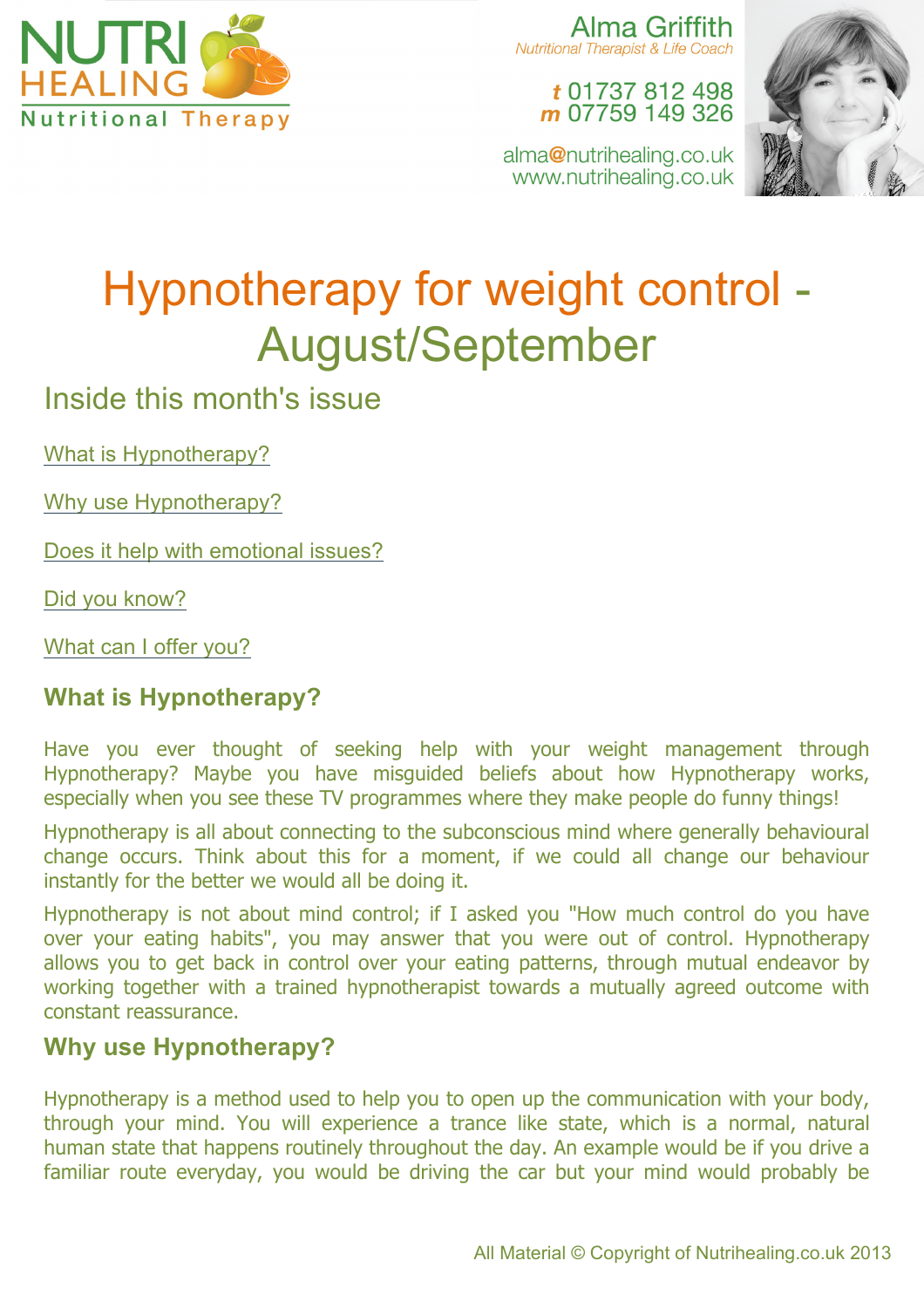wondering off and thinking about all sorts of other things; this is a trance like state.

So during hypnotherapy you will be guided into a state of relaxation both physically and mentally, allowing your imagination to be stimulated and open to suggestions. In this state, the part of your mind that controls all your habits (the subconscious mind) is now more susceptible to constructive suggestions for changing your eating and exercise habits and improving your well-being. Hypnotherapy, contrary to popular belief, is all about you having more control of your own mind.

### **Does it help with emotional issues?**

Hypnotherapy may also help you to uncover and discover any underlying, subconscious emotional factors that cause you to overeat or make poor food choices when you become stressed, anxious, bored or depressed. Once these emotional eating factors are made conscious, hypnotherapy is then used to help you change them to more positive motivators so you can make better choices under stress.

Overeating is usually an automatic response (subconscious) and generally an anxiety-based coping mechanism. It tends to occur frequently and repetitively without your having much conscious control over it. You may overeat in many different situations without realizing you have done so until after the fact. There is usually a pay-off, i.e. it makes you feel good at the time and is satisfying a need in you, however afterwards it would normally trigger negative feelings of guilt, anxiety or shame for not being able to control your eating habits and the consequences this is having on your health.

## *Did you know?*

Excess calories  $=$  excess fat

In order to lose weight you need to burn more calories than you consume

You can do this by decreasing your calorie intake or increasing your activity or both

In order to lose 1lb in weight you need to burn 3,500 calories, so you would need to burn 500 calories a day to lose 1lb in a week. The best way to achieve this is to aim to lose 250 calories through achieving a dietary plan and the other 250 calories through sustained physical activity; i.e. walking, gardening, housework, dancing, swimming or any form of activity you enjoy doing.

Losing your weight slowly is much better for your metabolism and remember; everyone burns calories at different rates.

Did you also know?

There is a strong correlation between inadequate sleep and obesity: studies (Gangwisch & Heymsfield 2004), and Stanford University (Mignot et al. 2004) shows that insufficient sleep affects hormone levels associated with activity and appetite.